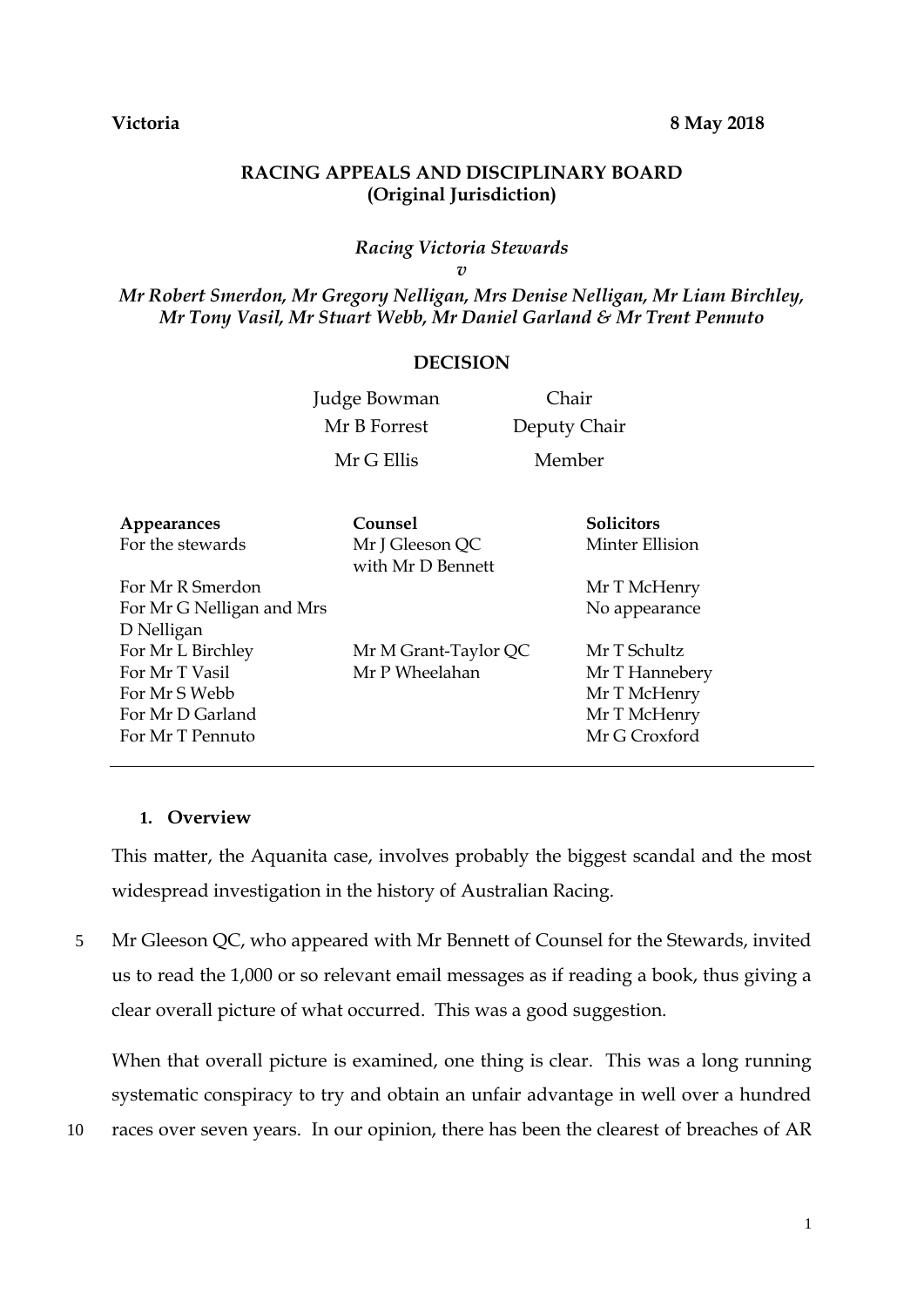175(a). There has been dishonest, corrupt or fraudulent, improper or dishonourable actions of the highest order.

The extensive investigation which has been carried out was effectively triggered by the *Lovani* affair on Turnbull Stakes Day at Flemington on Saturday 7 October 2017. 15 On that occasion, Gregory Nelligan, a float driver for Aquanita was literally caught red handed inserting a syringe into *Lovani's* mouth. Subsequently, his mobile phone was seized. From it, in excess of 70,000 text messages were downloaded. Approximately 1,000 relevant messages covering seven years were reduced to the spreadsheet which was put in evidence.

20 Those messages leave us in no doubt but that all eight people charged were, to varying degrees, involved in a plan to insert essentially sodium bicarbonate and Tripart paste into horses on race day by way of what were described as "top-ups" so as to gain what was thought to be an unfair advantage.

It is to be noted that raceday administration of alkalising agents (AR 178AA) and 25 medication (AR 178E(1)) to horses on raceday is prohibited by those Rules. Sodium bicarbonate is an alkalising agent and a medication as defined. Tripart paste is also a medication under the Rules.

Applying the *Briginshaw* test, we are certainly comfortably satisfied that all eight persons were part of this conspiracy, at least from time to time, and all eight have 30 breached AR 175(a). The text messages do indeed tell a very sad and disturbing story.

Of those eight people, none has pleaded guilty. Messrs Webb, Garland, Birchley, Vasil and Pennuto specifically pleaded not guilty. Gregory Nelligan and Mrs Nelligan at no stage entered a plea, save for a misguided attempt to plead 'no contest', and were treated as pleading 'not guilty'. Robert Smerdon, whilst represented by Mr Tim 35 McHenry, effectively entered no plea and has been treated as pleading 'not guilty'.

The case ran for a shorter time than might have been anticipated. That was to a considerable extent because, of the eight people charged, only one – Mr Birchley – was actually in attendance during the hearings and gave evidence.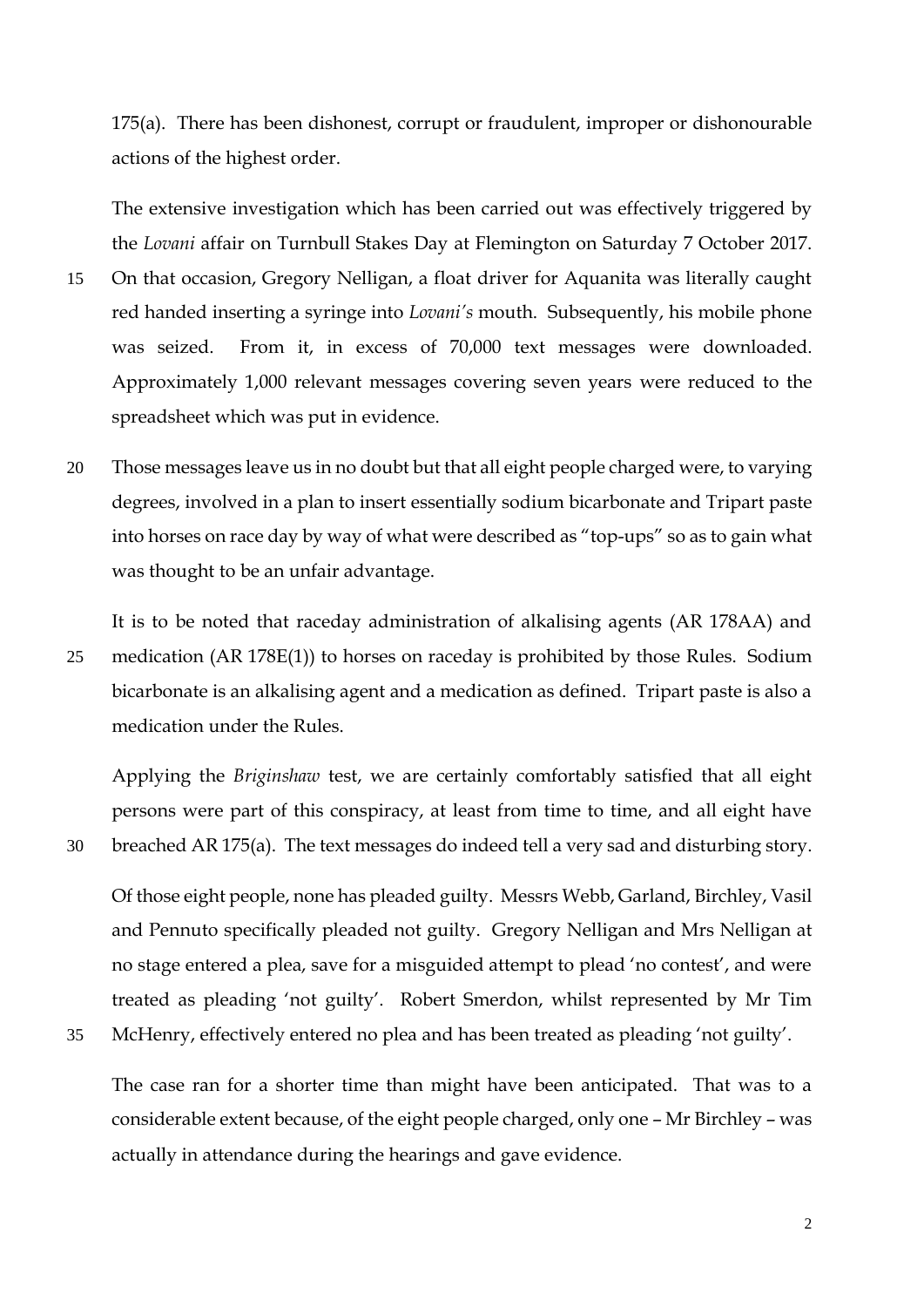We might add that we are not of the view that the cross-examination of Dr Grace 40 Forbes, General Manager of Veterinary Services for Racing Victoria, had any

Apart from a charge pursuant to AR 175(a), Mr Smerdon has been additionally charged with a separate offence, not being part of the "top-ups". He is charged with a breach of AR 178E(1) in relation to the application of Vicks to the horse *'Disco Dan'*

45 at Bendigo on 8 October 2010.

Similarly, Mr Gregory Nelligan in fact faces a further nine charges, some of which are alternatives. We shall deal with those subsequently.

We now turn to our findings in relation to each individual charged.

# **(1) Mr Robert Smerdon**

appreciable effect on the outcome of the case.

- 50 Mr Smerdon was a director and shareholder of Aquanita and could rightfully be described as the most prominent and leading trainer of the group. His involvement with the "top-ups" scheme goes back to 2010, and continued until the *Lovani* affair in October 2017. He was a party to the administration of "top-ups" on 115 occasions over that period.
- 55 We are comfortably satisfied that he is guilty of the above. He, along with Gregory Nelligan, could be described as the driving force behind the illegal "top-ups" conspiracy and he frequently gave instructions concerning it to Nelligan, who was a float driver and considerably lower down the chain of command.

We do not accept his explanation, when interviewed, that a "top-up" consisted of feed 60 and water. When all the text messages and their timing, particularly on race days, are examined, this is a palpable nonsense. That applies to others who attempted this explanation.

In short, we find Mr Smerdon guilty of the breaches of AR 175(a) with which he is charged. We also find him guilty of a breach of AR 175E(1) concerning the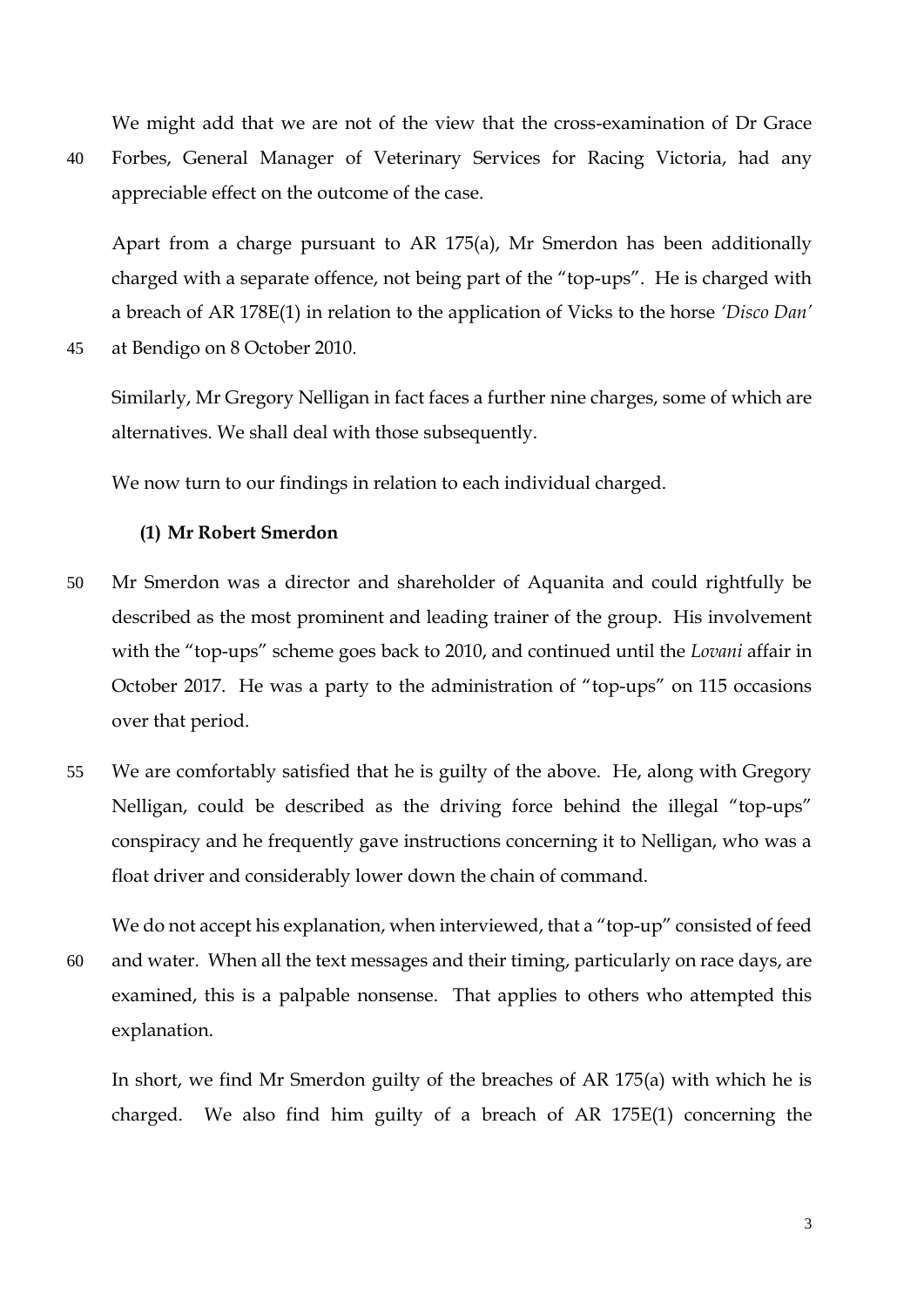65 administration of Vicks on 8 October 2010. We would refer to the text messages of that day and the interview of 31 October 2017.

### (2) **Mr Gregory Nelligan**

Mr Gregory Nelligan seems to have been the architect and to some extent the promoter of the "top-ups" scheme. On many occasions he took instructions from Mr Smerdon, 70 but at times he took instructions or requests from others who have been charged. He also appears to have been the chief user of the syringes used to impart the "top-ups" and was, of course, the person apprehended with *Lovani* on 7 October 2017. The many messages found on his mobile phone are the foundation of these prosecutions, save for the *Lovani* episode.

- 75 We are comfortably satisfied that Gregory Nelligan administered illegal "top-ups" to horses, almost always on race days, on 123 occasions over seven years, and predominately at metropolitan tracks. When interviewed, he took responsibility for the administration to *Lovani*, saying it was his idea and a "one off" occurrence. The material obtained from his mobile phone quickly and clearly proved this to be a lie.
- 80 In relation to other charges against Gregory Nelligan, charges 2, 3 and 4 are alternatives to charge 1 pursuant to AR 175(a). They fall away. Charges 5, 6 and 7 relate to the laying of horses and to Rule 175 B(2). We find them proven. Charge 8 concerns the administration of Vicks as described in relation to Mr Smerdon. We find it proven. Charge 9 relates to a failure to provide his mobile phone, which failure 85 arose when Gregory Nelligan was interviewed. That has been made out. Charge 10 has also been proved. Gregory Nelligan failed to attend to give evidence at a stewards enquiry on 31 October 2017.

#### (3) **Mrs Denise Nelligan**

It was Mrs Denise Nelligan, wife of Gregory Nelligan, who ultimately "blew the 90 whistle" on the whole "top-ups" saga in that it was she, who, when interviewed on 31 October 2017, confessed to and described the contents of the "top-ups". At all relevant times she was a registered stable hand employed by Aquanita. She also performed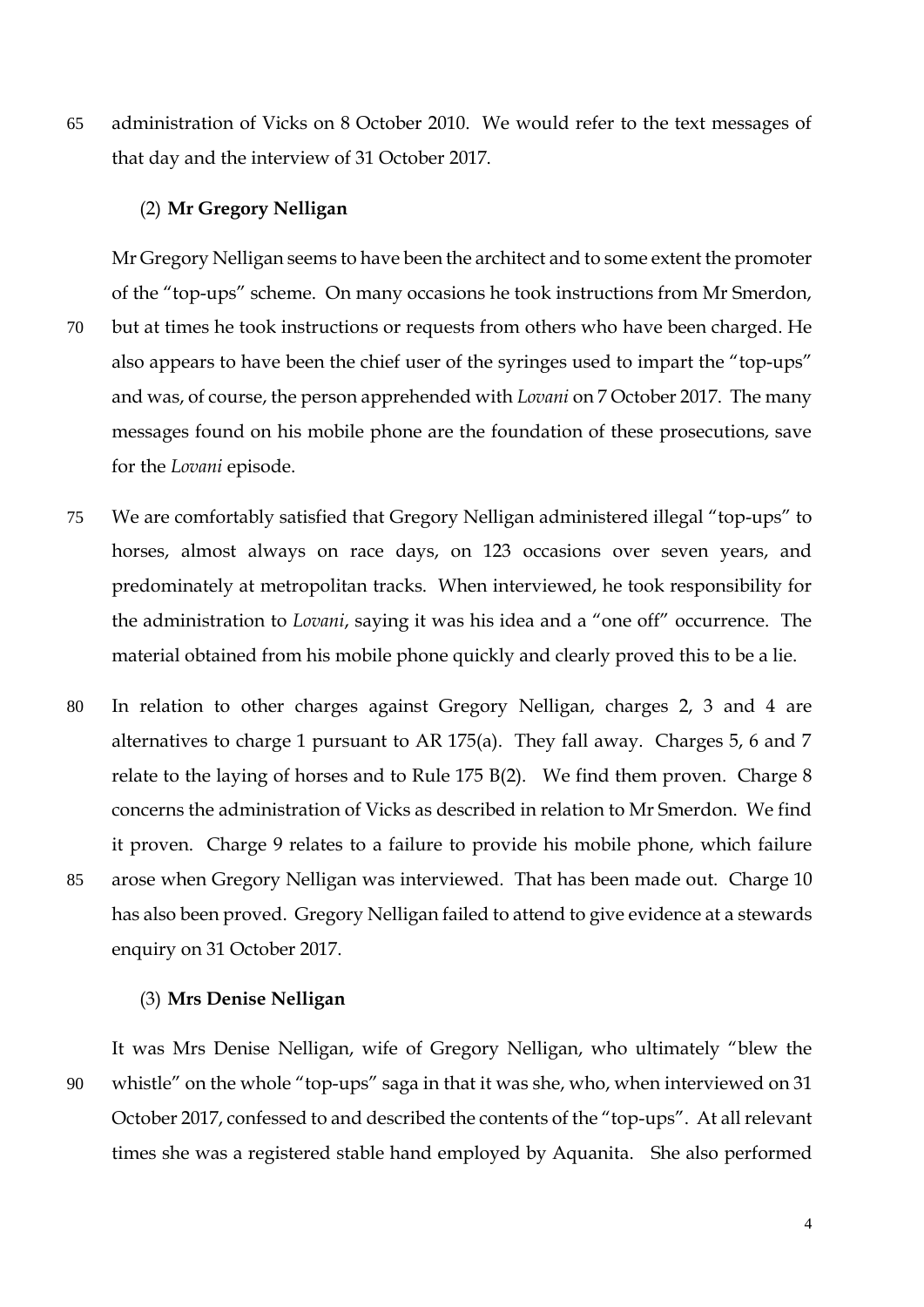office work. She told stewards that the "top-ups" were not feed and water – a proposition that was never credible – but were "bicarb and tripart".

95 She attempted to resile from this by letter of 2 November 2017, claiming that she had been under stress, intimidated and wanted to get out of the room. We do not accept this. Her previous answers to the stewards were clear. In addition, she was legally represented at the interview on 31 October 2017.

She did not attend the hearing or provide any other evidence to support the contents 100 of her letter. Further, that the "top-ups" contained illegal substances is entirely consistent with the whole pattern of events and the multitude of messages.

The Stewards allege that her involvement occurred on 13 occasions between 24 February 2011 and 25 February 2017. We are comfortably satisfied that this has been established and that Mrs Nelligan clearly breached AR 175(a). She relayed 105 instructions, made at least some of the "top-ups", and passed on messages. Her involvement in the whole affair was one of considerable significance.

# (4) **Mr Liam Birchley**

Mr Birchley is a trainer licenced in Queensland, but was registered as a visiting trainer in this state at the time of the alleged conduct which constitutes the breach of AR

- 110 175(a). He could be described as being Aquanita's Brisbane trainer for approximately ten years until 2011. The Particulars of the Charge involve three occasions upon which Mr Birchley visited Melbourne in November of 2011, 2012 and 2015. Whilst operating independently of Aquanita after 2011, we are satisfied that he maintained contact with Gregory Nelligan after that year. Again, the text messages tell the story.
- 115 We are satisfied that Mr Birchley was what could be described as a "non-paying customer" of the services provided in relation to "top-ups". For example in November 2011 there is reference to Mr Birchley's horse, *Emmalene*, and to the fact that Moth (Mr Garland) "did it – but didn't even back it". Mrs Nelligan enquired of her husband as follows "you do *Emmalene?* Bet on her?" and it is to this that Gregory Nelligan
- 120 responded that the Moth had done it but had not backed the horse, which won. On 5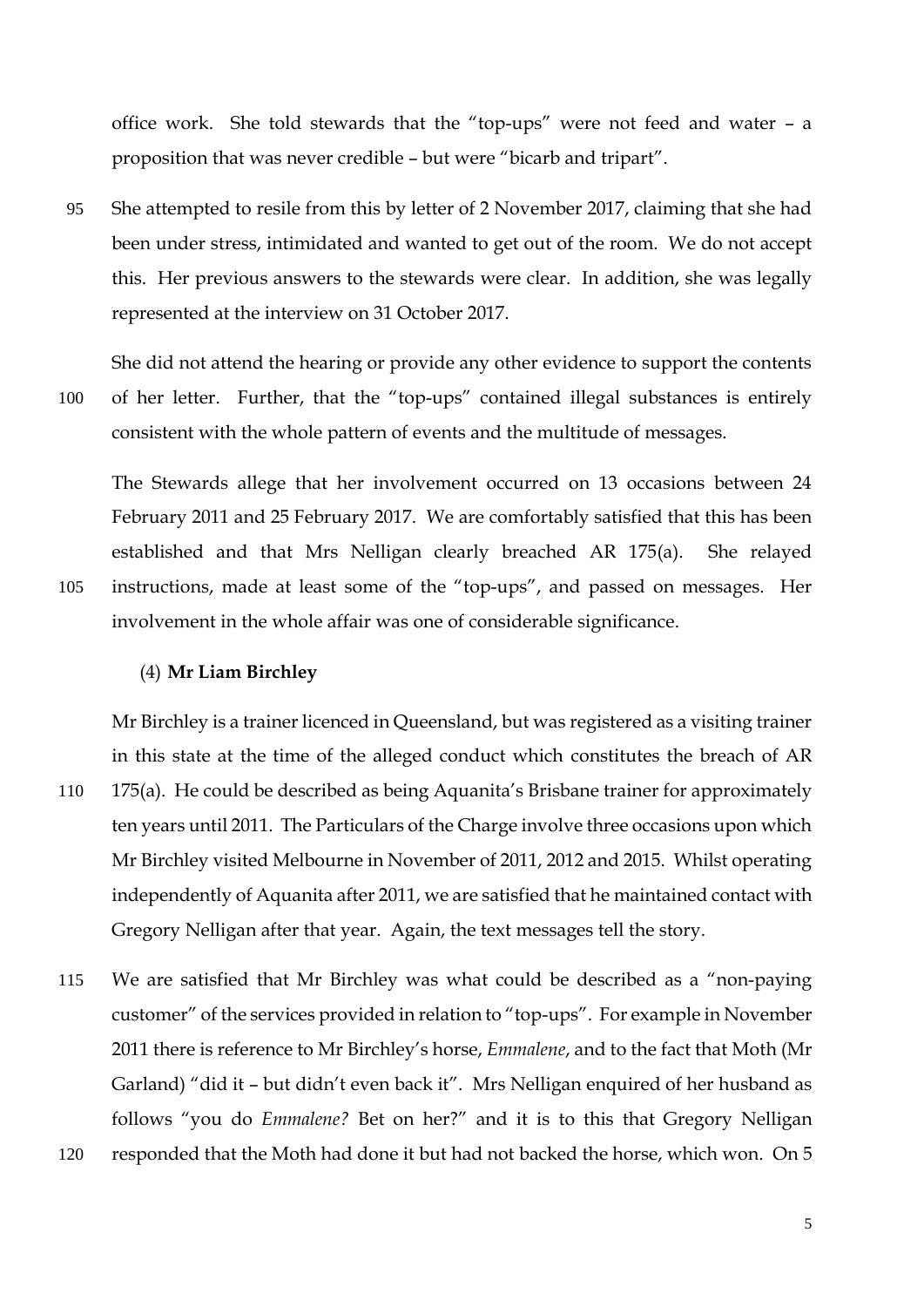November 2012, Mr Smerdon notified Gregory Nelligan "need an extra one for Liam's". It is argued that these words are ambiguous, but, when seen in the context of the many other messages, we are comfortably satisfied that this particular message relates to the provision of a "top-up" for one of Mr Birchley's runners. That this would 125 occur without his knowledge or consent seems to us to be highly unlikely. We do not accept the argument that the reference to "Liam" could be to someone other than Mr

Birchley.

Overall, any doubt, however small, that we may have had is effectively removed when the text message exchange of 2 November 2015 is considered. Mr Birchley mentioned 130 in evidence-in-chief that he barely knew Gregory Nelligan. The exchange of text messages reveals a good deal of familiarity. In essence, almost the first thing Mr Birchley did after arriving from Brisbane at Tullamarine airport was to message Gregory Nelligan as follows: " Can u org a top up for tomorrow pls". This is followed by a semi – facetious exchange, including Mr Birchley telling Gregory Nelligan that

135 he has "deep pockets" in relation to the number of "top-ups" that may be required. Gregory Nelligan indicated that Mr Smerdon had already ordered five. Incidentally, any suggestion that "top-ups" are feed and water is well and truly laid to rest by the suggestion that Gregory Nelligan could carry them in his pockets. We would add that we consider Mr Birchley's credit to have been destroyed in cross-examination. We do 140 not accept him as a witness of truth.

Mr Birchley called as a witness Mr Aidan Holt, now a jockey in Northern Queensland, but in 2015 employed as a strapper who came to Melbourne with Mr Birchley's horse, *Pop 'n Scotch.* Mr Holt was a witness who did his best, but made a significant error in relation to his careful evidence concerning the timetable followed on 3 November 2015

145 with *Pop 'n Scotch*. This error had some impact upon the reliability of Mr Holt's evidence. Further, Mr Holt agreed that a "top-up" could not sensibly mean feed. All in all, Mr Holt's evidence did not assist Mr Birchley.

Our conclusion concerning Mr Birchley is this. We are comfortably satisfied that the charge against him has been made out and we find the charge proven.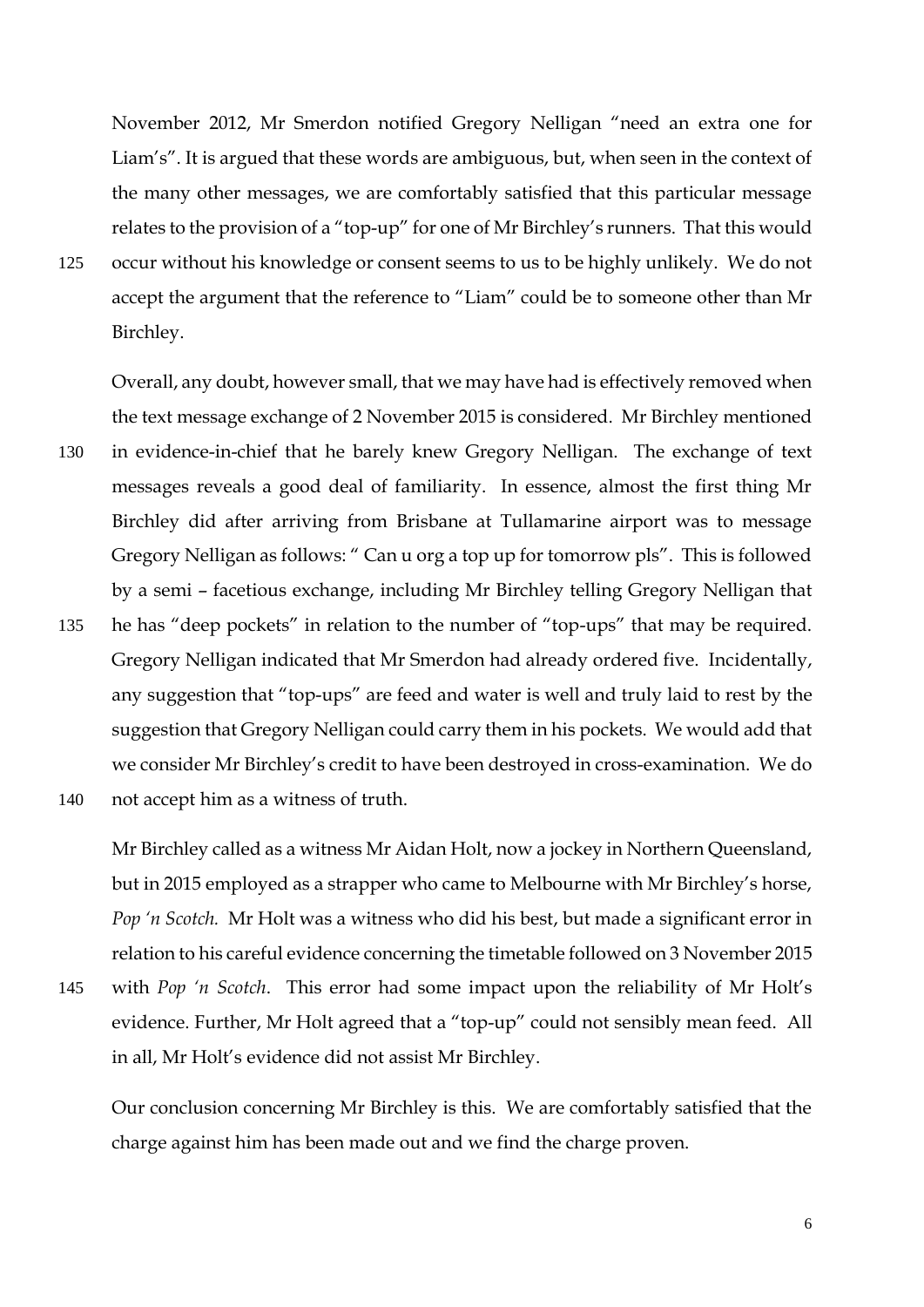#### 150 **(5) Mr Tony Vasil**

Mr Tony Vasil also pleaded "not guilty" to the charge pursuant to AR 175(a). Seven Particulars of the Charge are listed and they range from 26 December 2010 to 7 July 2013. Mr Vasil did not give evidence or attend at the hearing. He trained under the Aquanita banner from 2005 to approximately 2012. Thereafter he trained out of 155 Aquanita's stables under a different financial arrangement.

We are comfortably satisfied that the charge against him has been proved. Some of the relevant text messages are from Mr Pennuto to Gregory Nelligan. At the relevant times, Mr Pennuto was Mr Vasil's foreman. It seems to us highly unlikely that Mr Pennuto was off on a frolic of his own. There is no evidence to this effect. These 160 communications clearly relate to "top-ups". There are references to "checking" with

- Tony, and we accept that this is Mr Vasil. It is to be remembered that no text message to or from Mr Vasil is in evidence. Whether he operated a mobile phone is doubtful and was not admitted by him.
- Subsequently, on 23 February 2012, Mrs Nelligan texted her husband that Tony wants 165 a "top-up". Mr Vasil's horse, *Charged and Ready* was racing that day at Werribee.

Further examples are these. On 2 March 2012, there was a text from Mrs Nelligan to Gregory Nelligan to the effect that Tony wanted two "top-ups" and a query as to whether they had enough syringes.

On 7 July 2012, Gregory Nelligan sent a text message to Mr Smerdon which relates to 170 Tony "doing" horses running at Flemington that day, and the arrangements for this. A series of messages of 7 June 2013 refers to Tony "doing" horses in a truck and to interest shown by the stewards. Mr Vasil had four runners at Swan Hill that day.

On the basis of all of the above, we are comfortably satisfied that the charge has been proven and find Mr Vasil guilty.

# 175 **(6) Mr Stuart Webb**

Mr Webb also pleaded "not guilty" to the charge pursuant to AR 175(a). There are three Particulars of Charge, and they concern events on 15 August 2010, 26 December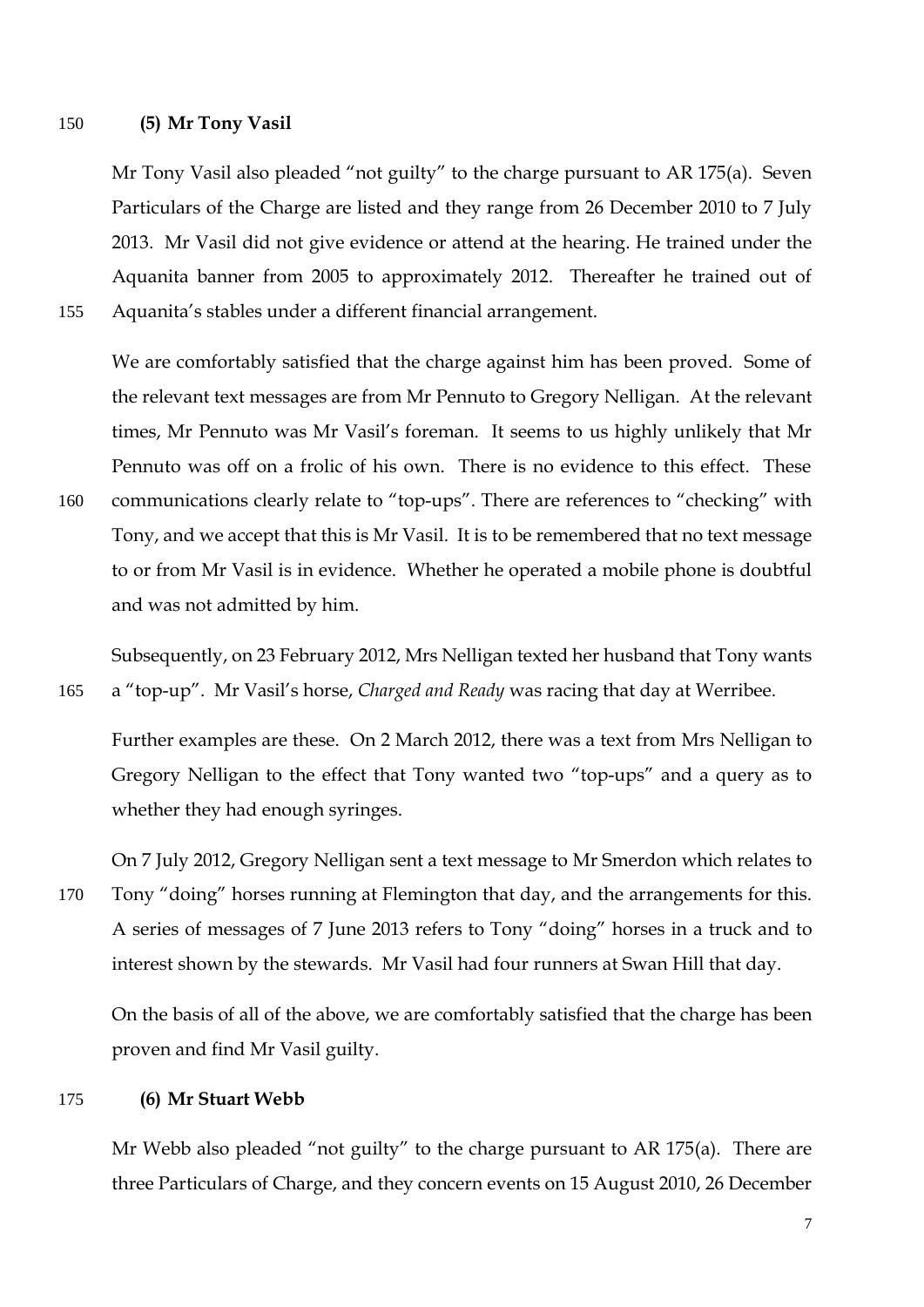2010 and 28 April 2017. Mr Webb trained out of the Aquanita stables and also was responsible for organising transport of Aquanita horses. He did not attend the hearing

180 or give evidence. Despite requests, he did not produce his mobile phone, although the number was obtained.

When interviewed, he maintained that a "top-up" referred to feed. We have already expressed our opinion of that proposition. We are also satisfied that relevant references to "Stuart", "Stu" or "Stuey" and the like in the text messages are references

185 to Mr Webb.

A text message of 15 August 2010 from Mr Smerdon to Gregory Nelligan concerning three "top ups" refers to "Stuey" being there as well. On 26 December 2010 there is reference to "doing" a horse called *Veewap* and problems associated with doing this at the stables. It then reads "Stu reckons better to just give 2 at races".

- 190 Even clearer are the messages of 28 April 2017 between Mr Webb and Gregory Nelligan. Mr Webb enquired of Gregory Nelligan as to when he was leaving (there were races at Benalla). Gregory Nelligan then replied "just before 9". Mr Webb responded "top-up please", to which Gregory Nelligan replied "OK". This is fairly damming correspondence.
- 195 A message from Mr Webb to Gregory Nelligan on 20 March 2016, whilst brief, is also damming. There was a runner *Cheers Thanksalot* at Wodonga on the following day. Mr Webb texted as follows; "I'd like Greg to take *Cheers* to Wodonga and top please", adding that this message had just been sent from "Robert".

This is an example of the team effort that is sometimes obvious and Mr Webb was 200 clearly part of it.

Mr Webb was also concerned about stewards and surveillance. On 8 December 2012 an article appeared in the 'Winning Post' concerning mobile cameras being installed in on-course horse urinal boxes during the spring carnival. Mr Webb asterisked this and forwarded it to Gregory Nelligan on that day, adding the message "Time to pull 205 our heads in … ".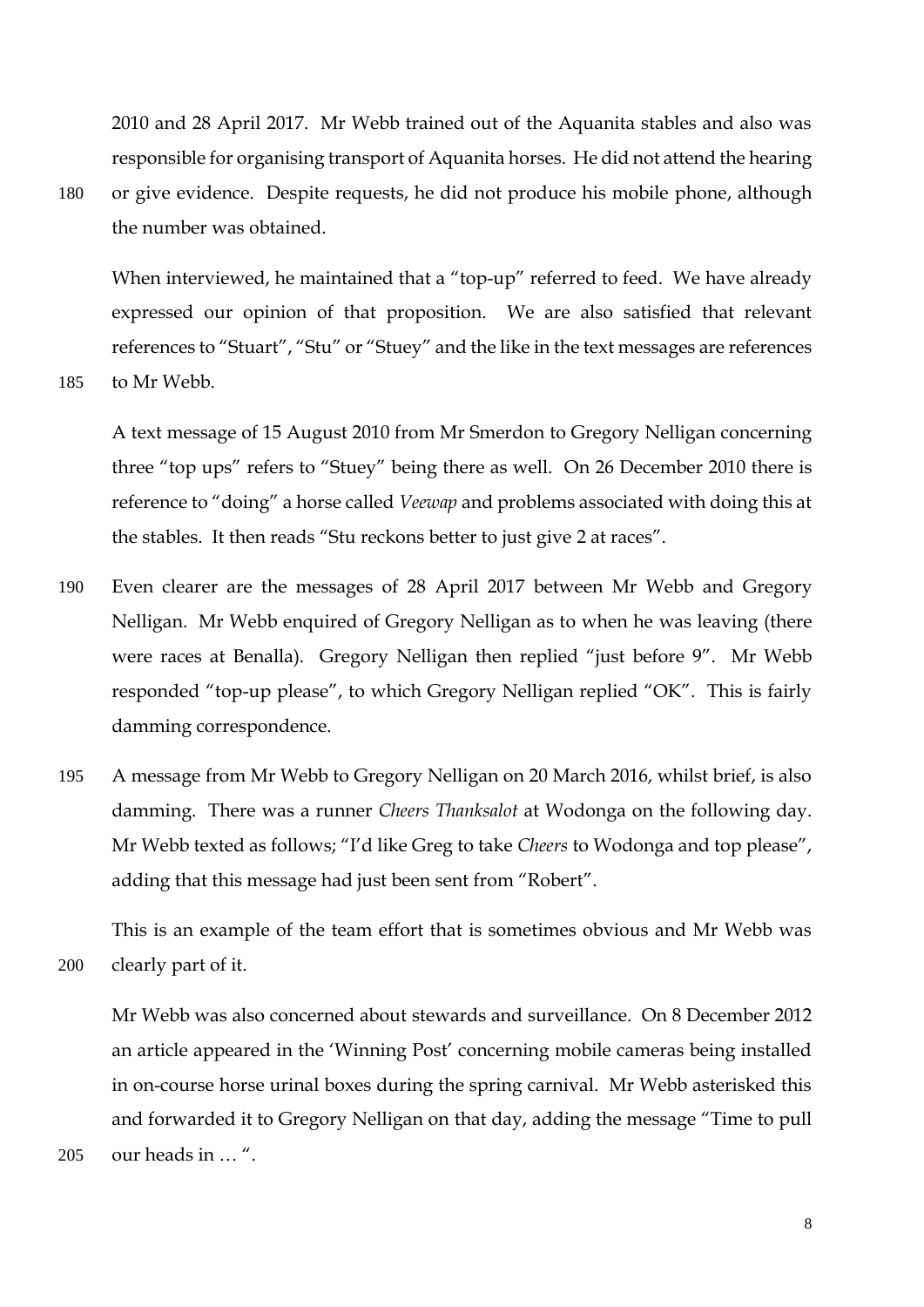On 19 October 2013 Gregory Nelligan forwarded to Mr Smerdon and Mr Webb photographs of stewards' cars. The three were obviously working together and were concerned about stewards and surveillance.

In summary, we are comfortably satisfied that the charge has been made out. We find 210 Mr Webb guilty of the relevant offence.

# **(7) Mr Daniel Garland**

Mr Garland has pleaded "not guilty" to one charge pursuant to AR 175(a). There are two Particulars of Charge, these relating to events on 3 November 2011 and 25 May 2013. We accept that Mr Garland is referred to by others as "Moth" or "The Moth", a

- 215 nickname which he has acquired. Mr Garland did not give evidence or attend the hearing. At all relevant times, he was employed by either Mr Smerdon or by Aquanita as a driver. Primarily he received his instructions from Mr Webb, who was the transport organiser. Mr Garland may have possessed a mobile phone, but seems to have seldom used it.
- 220 On 3 November 2011, there are the messages previously referred to in relation to Mr Birchley's horse *Emmalene* and whether she had been "done". Gregory Nelligan informed his wife that "The Moth did it but even he didn't back it".

On 25 May 2013, there is communication between Gregory Nelligan and his wife to the effect that the stewards have been around and "Moth is a mess". The next 225 communication, only seconds later, states "worried getting caught". Incidentally, on 7 June 2013 Gregory Nelligan informed his wife that "Moth stressing and all of us. Think he half wants to get caught".

Reading these in context, Mr Garland's involvement seems apparent. We are comfortably satisfied that the charge has been made out and find Mr Garland guilty.

230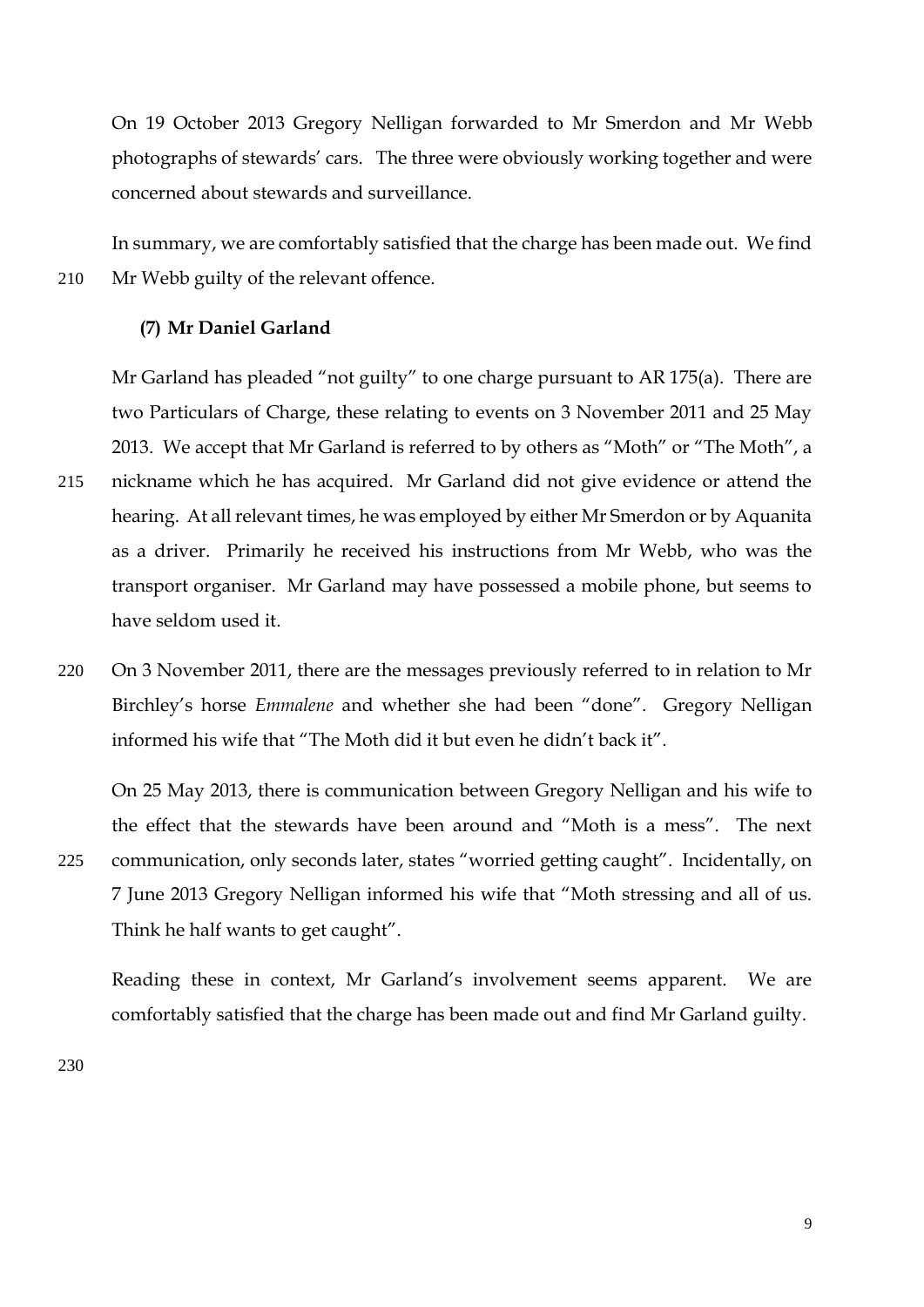#### **(8) Mr Trent Pennuto**

not give evidence or attend the hearing.

Mr Trent Pennuto has pleaded "not guilty" to one charge pursuant to AR 175(a). 235 There are four Particulars of the Charge. These relate to events on 22 August 2010, 26 December 2010, 15 May 2011 and 9 December 2011. Thus, it can be seen that the charges relate to occurrences that are in excess of six years old. It is not asserted that Mr Pennuto has since been engaged in ongoing offending or has been part of the conspiracy to attempt to obtain an unfair advantage. That does not mean that his 240 alleged behaviour was not reprehensible and a breach of the Rule. Mr Pennuto did

At all relevant times, Mr Pennuto, whilst a licenced trainer, was acting as Mr Vasil's foreman. Mr Pennuto possessed a mobile phone and has identified its number.

On 22 August 2010, there was an exchange of text messages between Mr Pennuto and 245 Gregory Nelligan. Amongst other things, Mr Pennuto requested that Gregory Nelligan make a couple of "top-ups", also stating that "Moth" could give some before the float took the horses to that day's races. When Gregory Nelligan responded in the affirmative, Mr Pennuto replied "Brilliant thanx…I'll let Robert know". The races that day were at Cranbourne. Mr Vasil had two runners.

250 On 26 December 2010, there were races at Caulfield. Mr Vasil had a runner, *Veewap.*  Mr Pennuto sent a message to Gregory Nelligan to the effect that it would be too hard to do *Veewap* at the stables – "there will be staff everywhere" and that "Stu"(Mr Webb), reckons it would be better to just give two at the races.

On 15 May 2011, Mr Vasil had a runner*, Last Cash*, at Cranbourne. Mr Smerdon also 255 had runners. Mr Pennuto engaged in an exchange of messages with Gregory Nelligan, and we will set them out in full, because they are a good illustration of how these offences were carried out as a team effort:-

> Mr Pennuto: "Take top up for him … he's had 100 try and get another 120 into him?? He will be on course early enough to do twice if u have to".

260 Gregory Nelligan: "I have two tops and are in truck on way"